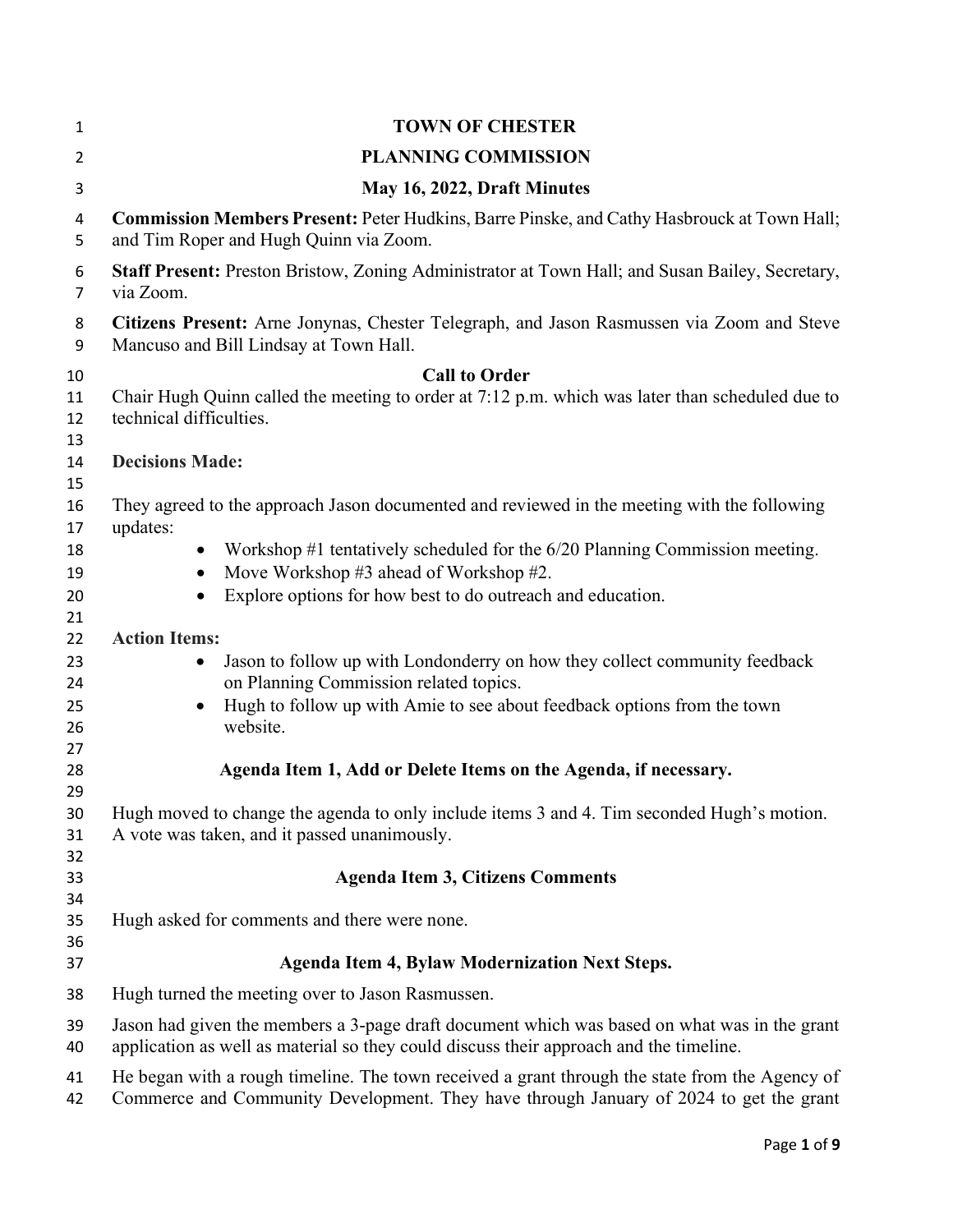work done. The grant states zoning adoption would occur in that timeframe. Jason said this was 2 the kickoff meeting so they would have a basic gameplan. They were supposed to have 4 workshops. He wanted to know their thoughts on that and when they should take place. He mentioned having one per month over the next 4 months while continuing to work on zoning at the same time, if possible. Between May and September of 2023 would be reasonable to prepare drafts in that timeframe. Towards the end of the grant cycle, they would need to get serious about

adoption, though it could be done incrementally. He asked for any questions regarding the timeline.

Although it was an aggressive timeline, Hugh was in favor of doing it parallel with the workshops but at the same time, not waiting for the workshops to be finished to start the bylaw work.

Workshops can be tricky, involve coordination, involvement, and can take time. To the extent they

could do it and press ahead with some of the bylaw updates at the same time, he was in favor of it.

Jason responded they could revisit it in a minute or two, but he wanted to walk through some other

stuff and see if they were on the right track. In talking with a couple folks, he thought they would do an incremental adoption approach. The plus side to that approach is they would be breaking it

into smaller more understandable chunks. The downside to it is they would go through more

hearings and steps but thought it was a good way to go. The Village Green District was under

review now and the legacy use/adaptive reuse was next. He thought they may take a similar thing

and look through general use standards first and get that adopted and then move on to review

procedures and then look at the Village Center District and work their way out from the center of

town. Jason asked if the incremental adoption approach worked for everyone and if there were any

concerns with it.

Peter liked it. He asked Jason if he would make the workshops incremental with each section they

were working on. Jason said they should discuss it. The workshops aren't for the Village Center

and another one for the rural areas and wasn't like that. Peter said it was for general standards.

Jason said they could tailor things if they wanted but he wanted to talk more about the workshops

he thought the grant was envisioning. Jason's understanding of the workshops is that they were more general town wide topics. He asked for any other thoughts regarding the incremental idea.

Tim's only concern was the time factor. Hugh pointed out it was an aggressive timeline. They would need to stay focused and agree it was worth sticking to in trying to drive it through under the guidelines of the grant. Jason said it was on them to manage it, so it worked. Jason said the

grant was geared more specifically to housing, but they could do other related things, and more

specific to walkable Village Center areas. It was not necessarily geared for the rural parts of town,

but they wanted to get it all done. He suggested giving it a shot even though it was a tight timeline.

Janson wanted to talk about education and outreach under Task 1 towards the bottom of the first

page. He said there were four workshops, and he could talk more about each one, but they were thinking they would be no longer than 1 ½ hours as people start to lose their focus after that. The

first half hour would be a presentation and the rest would include conversation and dialogue and

trying to get input. The thought was to present educational materials to get people thinking and

then tease out of that conversation where there are principles or ideas for where Chester wants to

go with those things in mind. At the end of each of the four workshops, they would come up with

a summary to guide their work for the remaining period for the grant.

Jason said the first one would involve looking at the town plan, the Main Street Master Plan, the

Zoning for Great Neighborhoods document, and other things that are out there. Jason added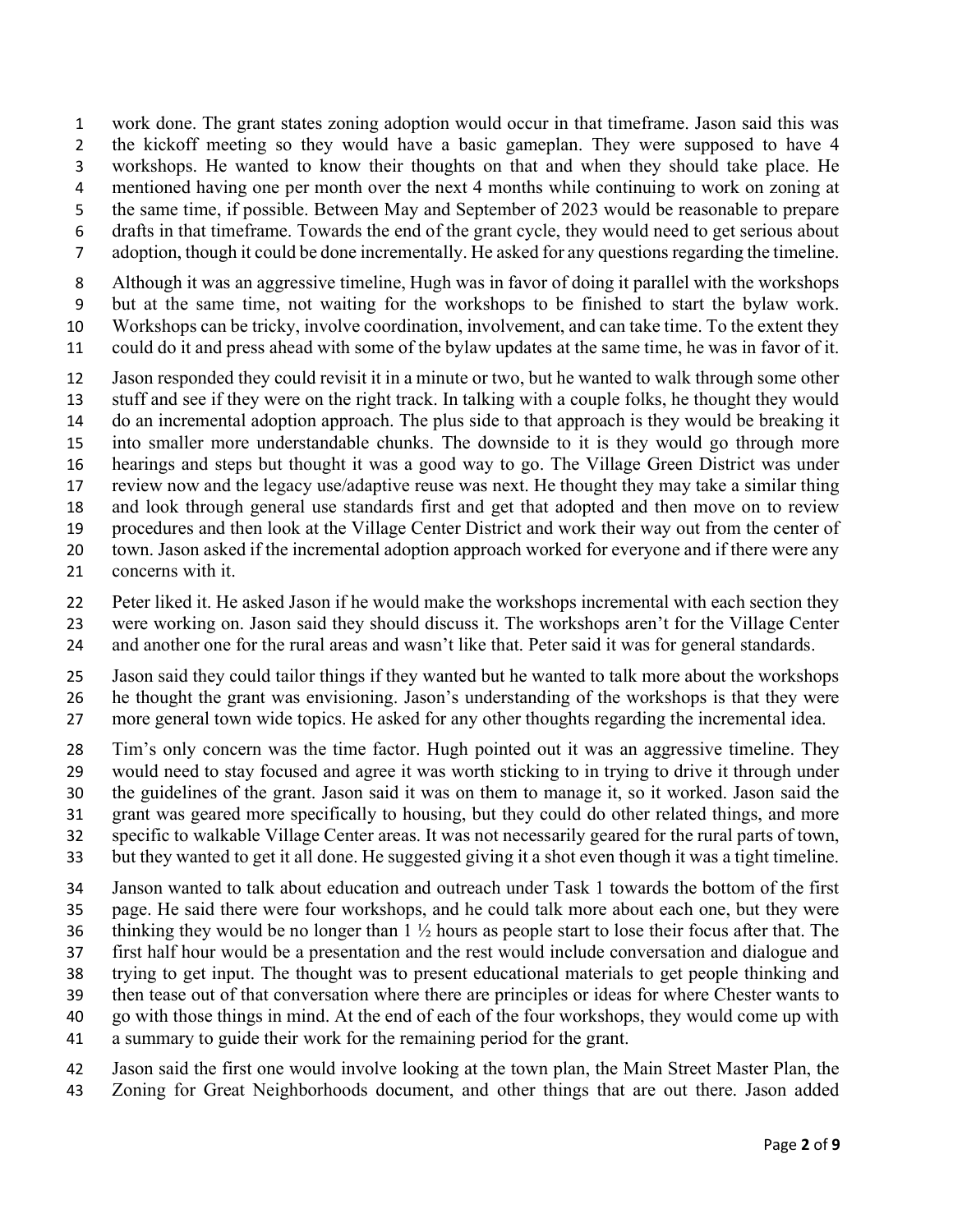- including the zoning audit that was done several years ago or for lack of a better term, Brandy's
- Draft, and including water/sewer infrastructure. He said they should look at all of that and compare
- maps and at the end of the workshop, discuss how they want to make changes based on everything.
- Jason addressed workshop number two. The Keys to the Valley project was a housing study done
- by three regional planning commissions in New Hampshire and Vermont which looked at housing
- needs. They look at the findings from that report and try to update it with newer data and talk
- specifically about what Chester needs for housing. And then what is necessary in zoning to help.
- Got the third workshop, they hoped to get the Windham & Windsor Housing Trust to meet with
- them and discuss what they see as housing needs and trends and what are the regulatory barriers.
- Years ago, Jason had been told by the Rockingham Community Land Trust that Chester Zoning
- didn't allow for enough density to allow projects to work financially. He thought hearing from
- them would help them to consider zoning changes.
- The final workshop would be to get realtors and builders and those sorts to a meeting and tell the Commission what their thoughts are on these topics.
- Hugh said when he looked at the workshops, there had been a lot of work done by previous
- planning commissions, the zoning audit, and the work Brandy had done which was now two or
- three years old and things are changing so for him pulling that information forward to see what
- still applies and refreshing it with some of the new things that have come out in the last year or so
- made a lot of sense. He asked Tim where he thought the survey, he was envisioning, fit in to
- provide another angle of input to the work they would do.
- Tim thought it was a great question and he hadn't thought about how it could mesh in with this.
- He had the 2008 survey and had started drafting a new one with an eye toward getting it approved
- by the full Planning Commission and out into the community as quickly as possible so they can
- use the feedback. He asked Jason how it meshed.
- Jason thought it could mesh and could be one of the pieces of information they analyze. One area
- of concern he had was with workshops 3 and 4. Some of the folks are busy and he wondered
- whether the survey could be used to get input from realtors, builders, the housing trust, or other
- folks like that. He thought if they couldn't come to the workshops, the Commission could try
- something else. He thought the survey would be good information to learn what people think about
- housing and how it would work in Chester.
- Tim thought it would also help them streamline what they do in fashions that will allow the process
- to move more quickly if people are on board with what they are doing publicly and hopefully it
- would go through the hearings and Selectboard process more smoothly.
- Jason wanted to start doing one a month beginning in June. He asked if that sounded good, or if there were any objections.
- Hugh thought the first workshop could be heavy which meant there would be a lot to unpack,
- including looking at the town plan, the Master Plan, the future land maps and trying to reconcile a
- lot of information that would be the basis for how they decide to look at the bylaws. He felt when
- he considered workshops one through four, that one was the heavyweight and the others, maybe
- not so much. He wanted Jason's feedback if that was true, and if so, and it turns out an hour and a
- half and they still have more to do, he didn't want the structure of the workshop to prevent them
- from doing the necessary work.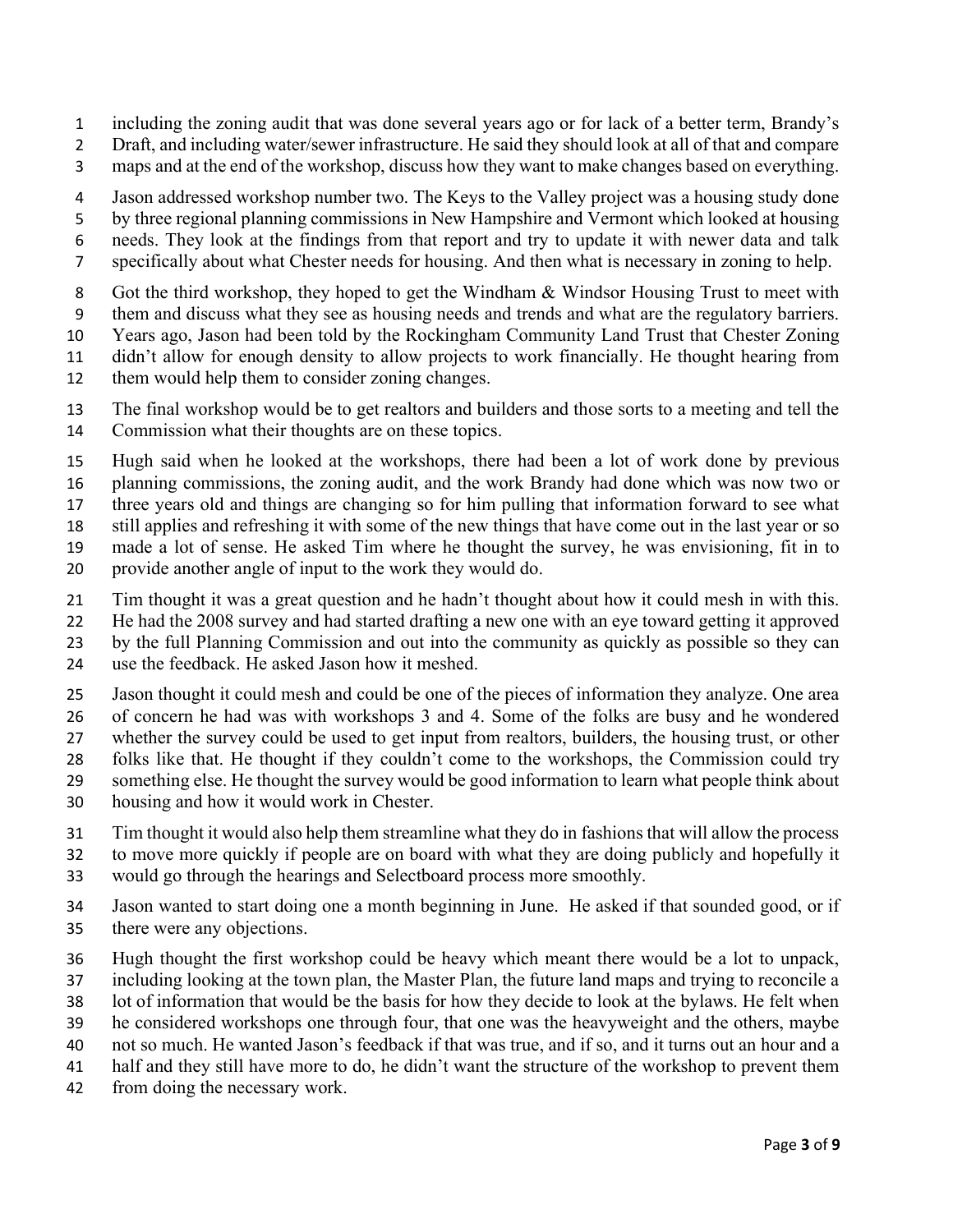- Cathy asked if they wanted to give individual commission members one the documents to focus
- on before the meeting. Jason liked the idea and thought it was interesting. Cathy said they were all
- important and the zoning audit had a lot of stuff in it, and it pointed out stuff that may have already
- 4 shifted but it was looking at the current bylaws and suggesting modifications. She suggested there
- be one member who studies it intensely and can help speak to it when it comes up in the rotation,
- it may help. Jason thought it was a good suggestion.
- Jason asked how they felt about the order of the workshops. He wondered if some of the housing data being first would help. He said they could shift things around if it helped.
- Peter said he had never seen The Keys to the Valley documentation. Cathy said it was online. Peter
- said he was sure it was, but it was the first he had heard about it. Peter had heard being on both the
- DRB and the Zoning Board, that for the Windham County Trust and the Rockingham Land Trust
- density always an issue with them. They were unable to make a project big enough to make it
- work. Peter thought they could combine workshops 2 and 3. Cathy thought they could put 3 before
- 2 if they had information about what doesn't work now. Peter agreed. She said they could look at
- what doesn't work now and then look at the data in The Keys to the Valley and make clearer what
- kinds of housing they should try to accommodate.
- Jason thought it sounded like number 1 would remain number 1. He said he needed to talk to the
- housing folks to make sure they were available. He thought number 3 should come next so it would
- be the new number 2 followed up by The Keys to the Valley. He asked if he was capturing that
- correctly and Peter, Cathy, and Hugh all agreed he was.
- Jason asked if there was anything else on the workshops. He thought Hugh's point was good to try
- the first one and see how it went. It is loaded so an hour and a half could be tight but thought they should try it.
- Barre asked if there was much town housing goals in the plan and what the reference was. Cathy
- said Chapter 6 was housing. Barre asked when they had done it. He thought it was a long time ago.
- Cathy agreed. Barre said basically they were reviewing it to try to update it and make it more
- relevant to what is going on now to solve these problems. He was looking as using the workshop
- more as a reference moving forward but it was more to update that.
- Jason thought they would be looking at the existing documents: the Town Plan and the Master
- Plan and all of that and what it says about zoning. Because the grant is focused on housing, they
- would look at it, including what the land use chapter says about housing and zoning and what the
- housing chapter says, etc. He said it would be like a literature review to see what everything was
- saying they should consider. Then they could talk and decide together what they want to focus on.
- Peter thought the hard part of it was the housing part of the Town Plan had been done 15 years ago
- or longer. Cathy and he had talked about it and possibly with Jason when they were doing the
- Village Green. He thought it would be tough to use the data in there because it was so out of date.
- Jason thought it was less about that kind of information but more about what they want to happen
- in this part of town. He thought they needed to determine what the policies are that the town has.
- He agreed with Peter that it may be a little dated and they would need to look at Zoning for Great
- Neighborhoods and some of this newer information about how to go about doing it in the modern
- context. He didn't want to dwell on old stuff in the plan, but the zoning does need to be in
- conformance with the town plan, so it was part of the exercise.
- Hugh agreed and when he thought about how to break the problem down, at a minimum, whether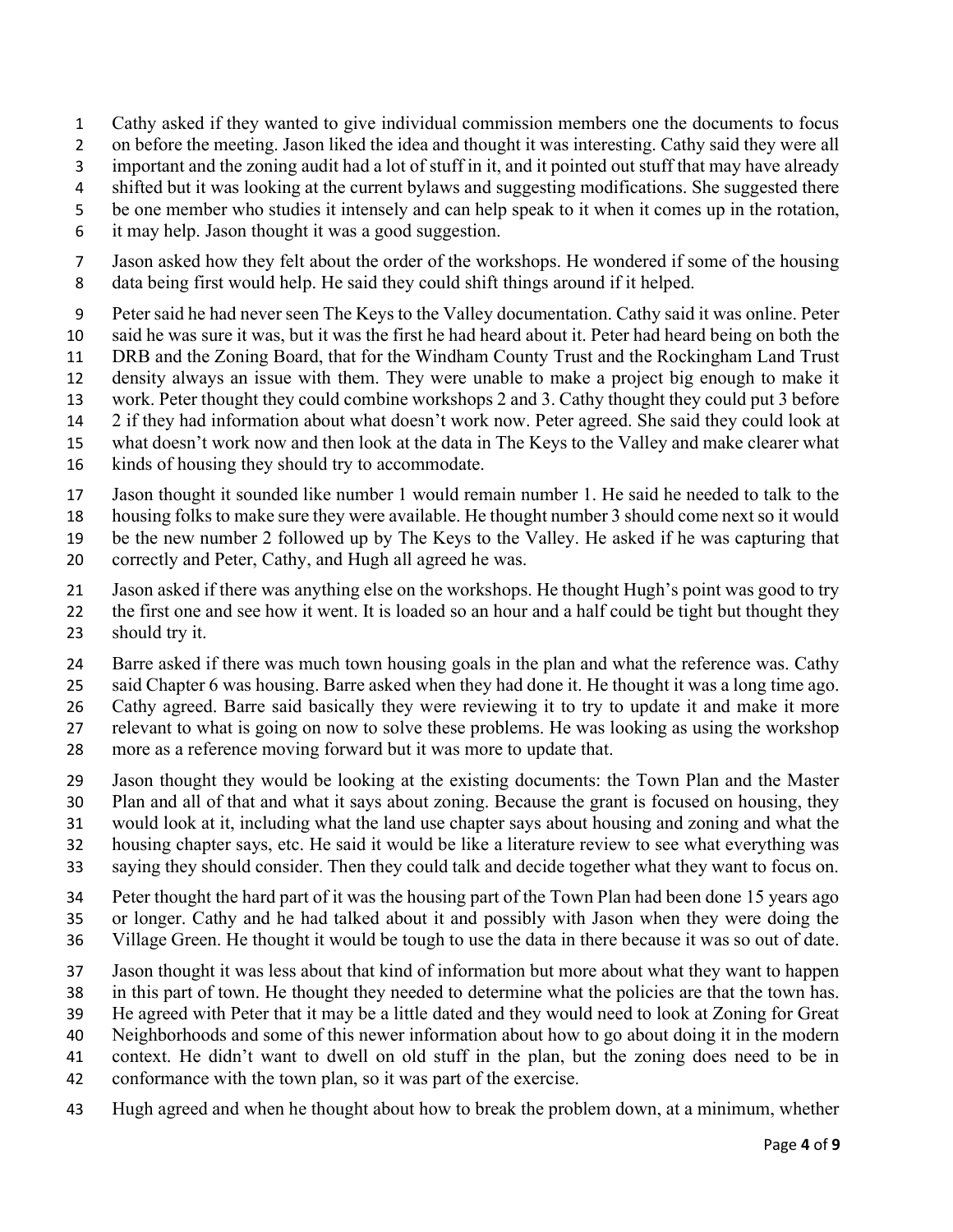the town plan is right or wrong, the zoning needs to align to it. There are a certain number of gaps

- and things that need to be fixed for everything to be whole. They needed to make sure the work
- got done. He thought it was possible there was something in the Town Plan that needed to be
- changed based on everything that has happened recently, but he didn't want to take on a rewrite of
- the Town Plan while they do the realignment. He wanted to get the realignment done, get the
- bylaws to align to the Town Plan. And if they identify things that are an area of weakness in the Town Plan, it will need to be another turn of the crank to figure out how to fix it. It was his opinion
- and he welcomed others points of views.
- Jason thought it was good advice and they needed to focus on zoning. Jason had found something
- in the Town Plan that he suggested they work on and keep a running list of those things. He asked
- if there was anything else before they continued, and Hugh said it looked good to him.
- Jason said the nuts and bolts of it were under Task #2 where they were drafting zoning updates.
- They talked about doing it incrementally which he thought was clear. One question he had was
- regarding outreach to affected neighborhoods. Jason thought if they started with general use
- standards, it was town wide. The idea was once they got to the Village Center District; they were
- considering changes there. He thought it sounded like they wanted to reach out to people in the
- Village District and let them know what they were thinking. He asked if that sounded like a good
- idea and thoughts on how best to do it.
- Peter thought two years ago they had done the Stone Village which included a meeting at the
- Pinnacle with just that district. It was great to hear what they wanted and didn't want. He realized
- it would take a lot of meetings if it were done by district, but the feedback was good. Jason thought
- it was worth doing and asked if everyone agreed.
- Tim thought they should consider, if possible, to include all the outreach methods Jason had included. He thought face to face meetings with homeowners and residents were terrific and the more they could get, the better. He thought they miss a lot of people if they just rely on that.
- Jason asked if he was saying all the outreach they were considering, which included: flyers, posting drafts on the website, media, and front porch forum. Tim thought as much as they could pull off, they should try to. Having a website that is kept updated with pertinent information and the ability to leave feedback would be a great tool. Jason asked if it should be the town website or something else. Cathy thought they should put it on the town website with a dedicated page. She didn't think it would be helpful for them to go somewhere else than chestervt.gov. Tim said they didn't need to decide that now, but he found the town website clunky. He wasn't sure what others thought. He thought something more modern looking and intuitive to use and invited feedback would be nice
- but may just be a pipedream.
- Hugh thought to the extent they could do as much interaction with the community was great. He had seen some places where you could read the stuff that is relevant to where you live in a way that's understandable, and people could leave comments. He couldn't remember where he saw it and wasn't saying they should have the capability to do everything. For him, the balance was as much community interaction as possible but that can't let the logistics and mechanics of doing it slow the process down to the point where they're not getting any work done because all they're trying to do is figure out how to manage the community feedback channel. Hugh thought they needed to balance that so that they do the best they can to get feedback because if they don't get the feedback now, they will get it later when it goes to the Selectboard. There was no avoiding
- having the conversation or surfacing the things people are concerned about. It was only whether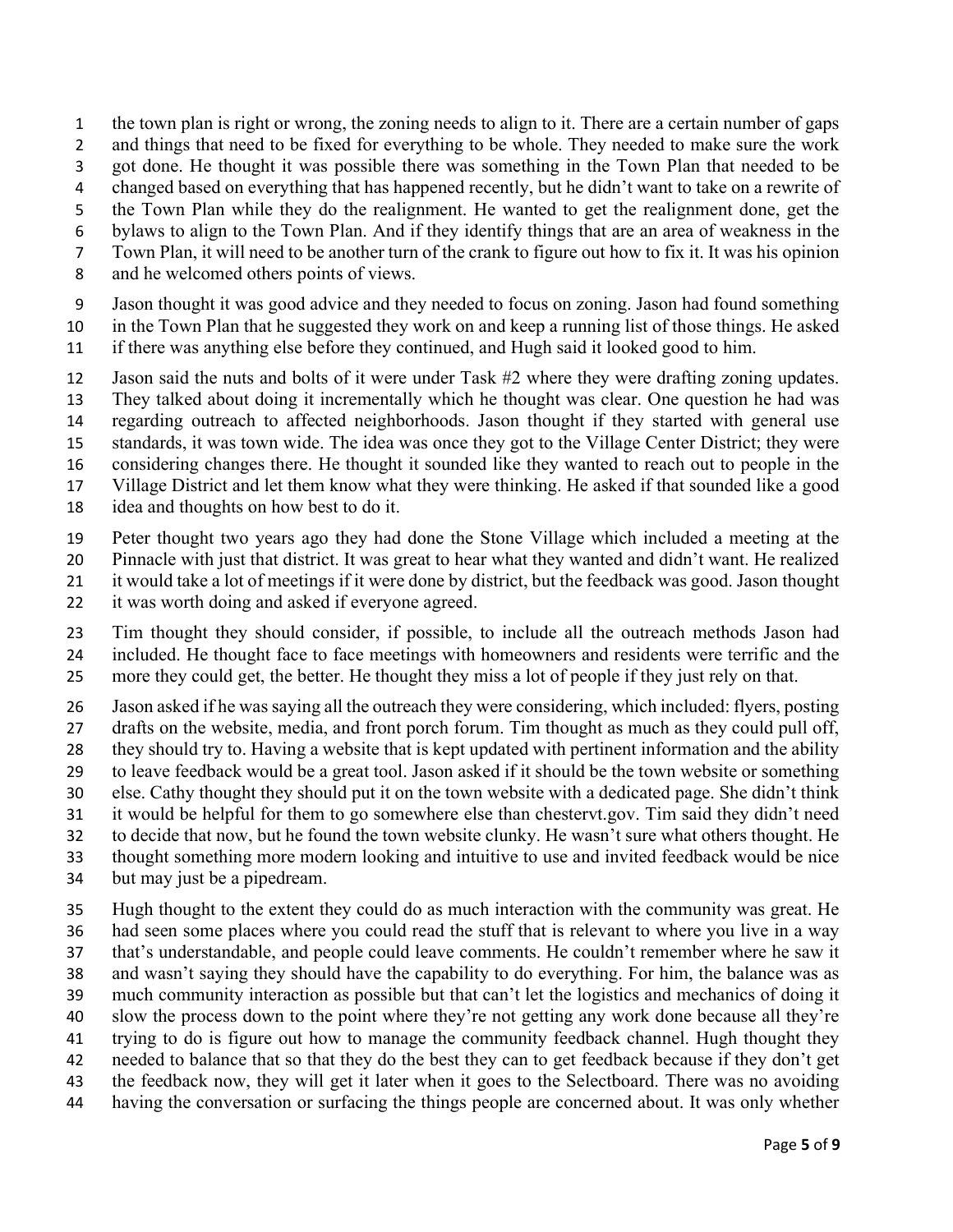- they were able to do it early or late. If they can do that without making it such a burden that they're not able to move forward he was in favor of it.
- Jason thought there were four workshops and a bunch of community outreach things. If there are
- 5 or 6 districts that they are doing incrementally, it adds up to a lot of months and meetings devoted to outreach. He thought they may need to think about it a little.
- Barre said having done a lot of PR over the years, writing up nice little articles with a nice little
- picture and sending it out there can get a lot of traffic. He thought if they were succinct about it
- and put it out there, it would be seen. He wasn't worried about it.
- Tim didn't want to derail the conversation and spend a lot of time on it but thought it was important
- to him to find practical and useful ways to draw more people into the discussion. He could only see two people in the audience and didn't know who else was there, but he saw Bill Lindsay and
- Steve Mancuso who are loyal about attendance, interested, and give feedback which was great.
- But there are 3,000 other people that they rarely hear from. He wanted to hear from more renters
- because what they were discussing greatly impacts the rental market or the people in that market,
- as well as landlords. He opined they tend to draw in folks who are either upset about something
- 16 and come in with a chip on their shoulder, which he understood because it was important, or they
- get the folks who just feel comfortable enough to stand up to the microphone and share their
- opinion. He asked how they draw more feedback into it to help guide their work without bogging
- it down. It was a bit of a conundrum, he thought.
- Jason said it was tricky. Providing easy access to draft documents is important, so he thought
- people could access it and read it if they wanted. He thought it would be nice to have the feedback
- loop and suggested having an article that they were updating the Village Center District and what
- they thought it should be and asking for comments. He thought they should proactively seek
- people's input.
- Hugh said to Tim's point, currently, a lot of their communication is one-way, not allowing for feedback. The only way feedback could happen is attendance at a meeting and in the work they
- are about to do, is to provide an electronic channel, and not Facebook, but a way for someone in
- the community to be able to respond in a feedback section on a website. Many people are only comfortable speaking in that forum. Because they don't attend a meeting doesn't mean they don't
- have passion but rather it may mean they don't have a channel to collect their feedback and, in this
- day, and age, some kind of electronic channel is almost table stakes, in his opinion. He didn't want
- to try to solve the problem in this meeting but was on board to try to do something like that to
- move it forward.
- Tim asked if it made sense to get that piece defined ahead of doing a lot of work with the workshops and everything else. Tim liked what Jason said about giving people easy access to the draft
- documents. It may be a simple website with publicity to let people know that it's there and a
- mechanism for them to post. They could yell at them or love them or whatever, but he wanted as
- much feedback as they could get. He suggested they may want to delay it a little and get some help
- in what that would look like and get some expertise in doing that.
- Barre said he would get in big trouble, but he listens to a lot of leadership-oriented things, not that
- he was a big fan of TED Talks, and all the stuff he listens to talks about being able to take charge,
- make things happen, be confident, and make decisions. As an appointed board, he thought it was
- their job. For employees or peers to have confidence in you, you must come across confidently,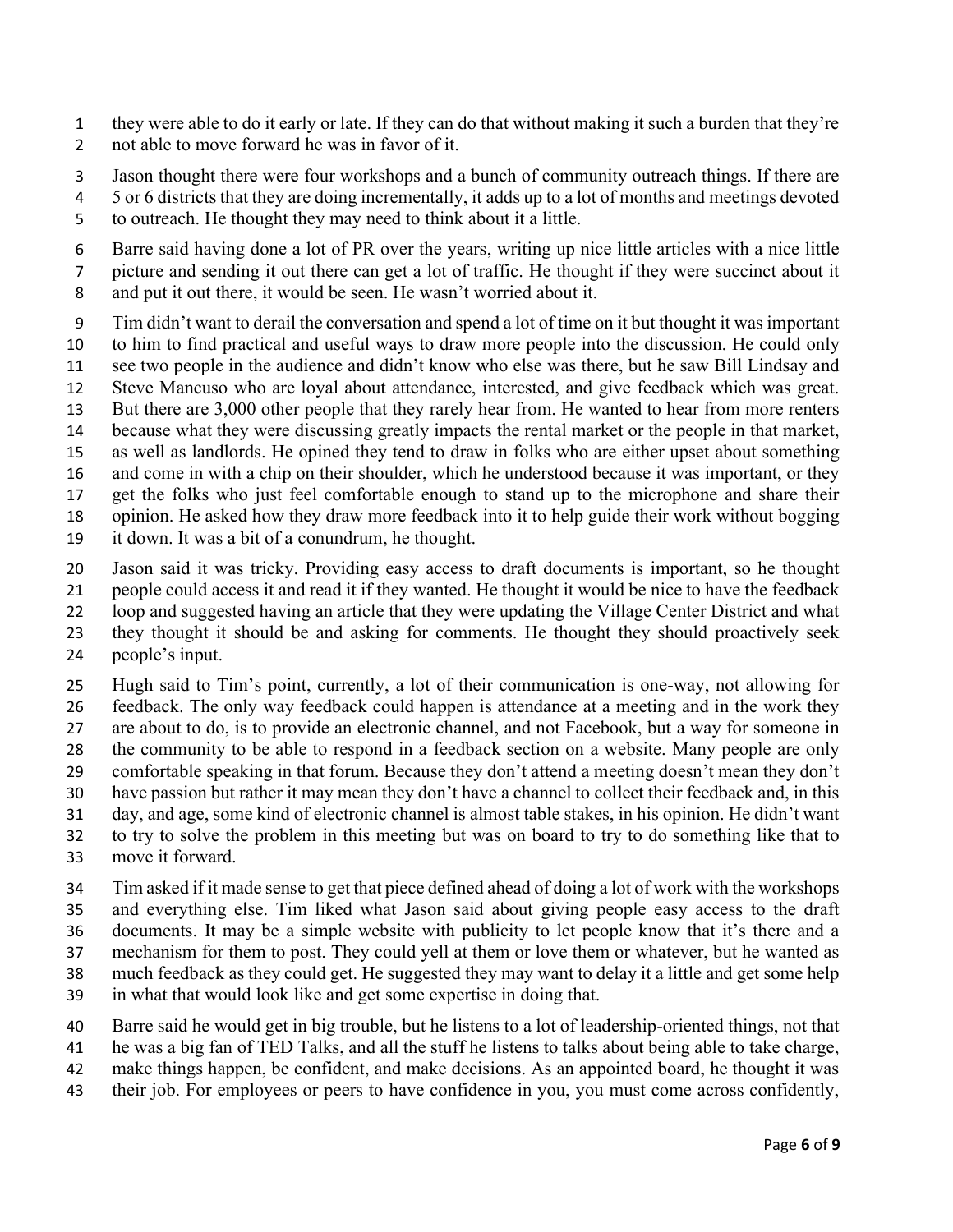knowing what you're doing, and having specific reasons for it. That certainly doesn't preclude

- outside input and information and all the stuff they were discussing. But he also felt if they were
- so concerned about the tail of the dog, it's hard for the dog to do what it needs to do. It was a tricky
- 4 thing because they want to care about people's feelings but if people are busy living their lives and
- relying on them to be leaders and they are asking how they want to wag the Commission, they are
- being a little confusing and not so confident nor leadership oriented. He said with Jason having these leadership skills, he tells them what they should do, gives them options, and then tells them
- they're going to do it his way anyway and then we do it his way, so he knows how to do it.
- Tim said he didn't disagree with that but there was a lot of balancing that needed to be done. And
- to Hugh's point, if people don't participate in the process and then they put something before the
- Selectboard to get town wide approval, and they haven't had any input to it beforehand, then out
- come the pitchforks and torches. They have already been through that, and he wanted to avoid
- repeating it if there was a way to.
- Barre thought if they made a press release it would likely end up in The Chester Telegraph, The Eagle Crimes [sic] and The Vermont Journal. And if it's on their website and in their minutes and so forth it's really their obligation. If it's so important for them to have input, they would need to state that initially in the press release and then deal with the reality of it. If people don't want to attend the meetings and offer input, that's their prerogative. They can't force them to do it. The other thing is it's weird when you're trying to do something of this level of importance and you don't have a room full of people, to him that showed a little side of success to. If you do something and nobody is complaining, maybe you're doing something right. He thought they should have more confidence and not slow down what they're doing to make sure everyone knows what is going on. He thought if they made an honest effort to do it, that was their obligation, and they
- didn't have to exceed it.
- Cathy had thoughts about gathering input. The last time she had looked at the Londonderry bylaw
- project, which was probably three months ago, they had developed a mechanism where they are
- showing people the bylaw and offering them the ability to comment electronically. Cathy asked
- Jason if he had seen it. She didn't know if they could steal it or if it was a common application.
- She never learned how to program on the web, so she wasn't sure of the level of difficulty to set
- something similar up. It seemed like a good way to gather input. The other successful way to gather
- input was walk around town and talk with people directly.
- Jason thought everyone had good thoughts. He had looked at the Londonderry draft documents
- but didn't recall seeing a commenting tool but would check it out. Cathy said it stated to click here
- to see the Londonderry bylaw and then showed the document and gave the ability to click here to say what you thought.
- 
- Barre said there were a million types of forums, and Instagram and Facebook were popular with
- respect to social media, but they have forms for everything, including chainsaw carving and cars.
- Cathy said it wasn't a forum but was focused on here's the text of the bylaw and what do you think
- of this text. Barre said those formats were based on the same type of a website as Facebook or
- Instagram or any of these types of forums where you put in the copy and then people can comment
- on it because it works in that way. If they signed up for a forum, like a political forum or something similar which has a format, all that stuff can happen. They don't need to write code for that.
- Hugh suggested Jason take an action item and follow up on Cathy's feedback about what Londonderry is doing to see what is going on. Hugh was happy to speak with Amie since she runs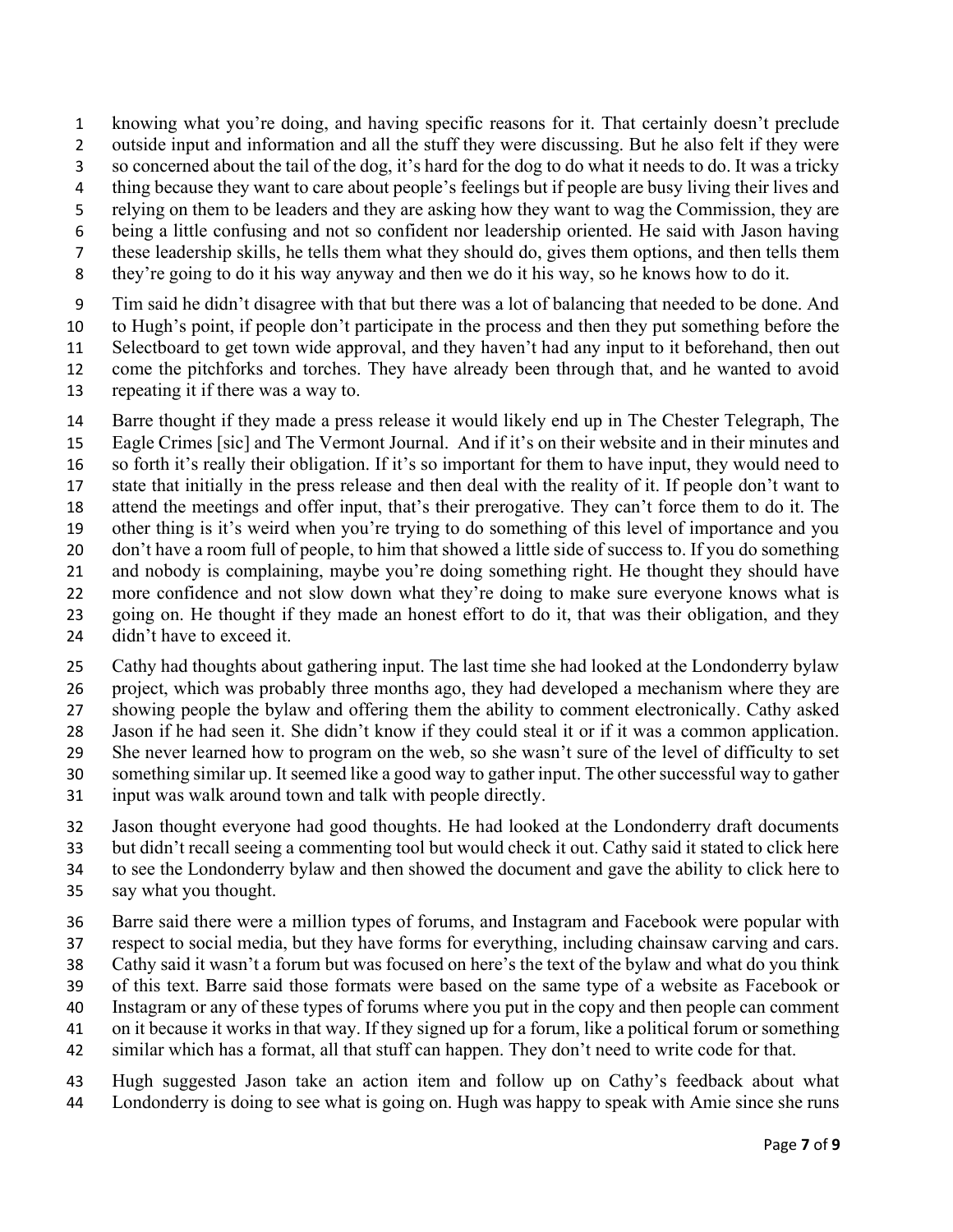the town website and ask her if it was possible to post the drafts and allow people to comment to

it. She may say it's easy and takes 10 minutes. Hugh thought, at the very least, they should take a

- little time to see what people were doing, especially if it was the next town over and rob it if they
- can, if that made sense. And it wouldn't hurt to talk with Amy since it's only a phone call or
- conversation and then they could follow-up on this outreach topic and see whether they get
- anything good from it.
- Jason thought that sounded good and thought they needed to do a good job with it but there was
- also a lot of work they needed to do. He wanted to make sure they got that good feedback loop but
- also stayed focused on crafting some zoning they all thought was good.
- Hugh wasn't a fan of serial anything so nothing should be done in series unless it was a hard dependency. They need to figure out a way to collect community input, but it doesn't have to stop all the work streams while figuring it out. He thought there could be a situation if they got far enough down the road and hadn't figured out a way to collect feedback that it became a problem but that wasn't now, and he didn't want to create artificial dependencies that would slow them down and wait until it became critical that they had to deal with it before they could make meaningful progress. That way they could keep the parallel work streams going to the extent possible.
- It made sense to Cathy.
- Steve Mancuso said getting people involved was easy if they realize they personally have a dog in
- the fight. The document they have is dealing with their future, their businesses, their retirements,
- their livelihoods, and their quality of life in Chester. He thought when they realize that they will
- be outspoken and offer some input. The Commission just needs to make them realize it. Steve said
- they posted the proposed bylaws several times and people couldn't read it because it was extensive
- legalese, making it difficult to read. Once they start to point out things within it and take the
- workshops to piece out the proposed bylaws enabling more understanding, they will have more input. Steve said next Monday night there would be a room full of people at the American Legion
- all with their own dog in the fight. He suggested the Commission come and explain all the good
- things they were trying to do for business.
- Hugh thanked Steve.
- Jason said they may have raised more questions on the outreach than answers. He said they would
- look at what Londonderry was doing and some of the other options and would come back and talk
- more about it before any decisions were made and see what worked for the Commission. He said
- it would be more like going to a community event, especially outside events with COVID. He
- thought they could see what worked best for them. At a basic level, to make sure there was easy
- access to the stuff they were working on as they were working through it. And then what was the
- best way or ways to get people to read it.
- Jason mentioned deliverables at the end of the document which were reiterating outcomes.
- Tonight, was the kickoff meeting and they were going to have workshops and written summaries
- of the workshops, etc. The question was, if doing incrementally with the zoning changes, the part
- where they were going to facilitate a public meeting to review the draft at the end, may or may not
- make a lot of sense. Maybe they were just reviewing the draft sections and there would be multiples
- of those. He asked if it worked for everyone.
- Peter assumed that's what he was talking about with the incremental approach talking about